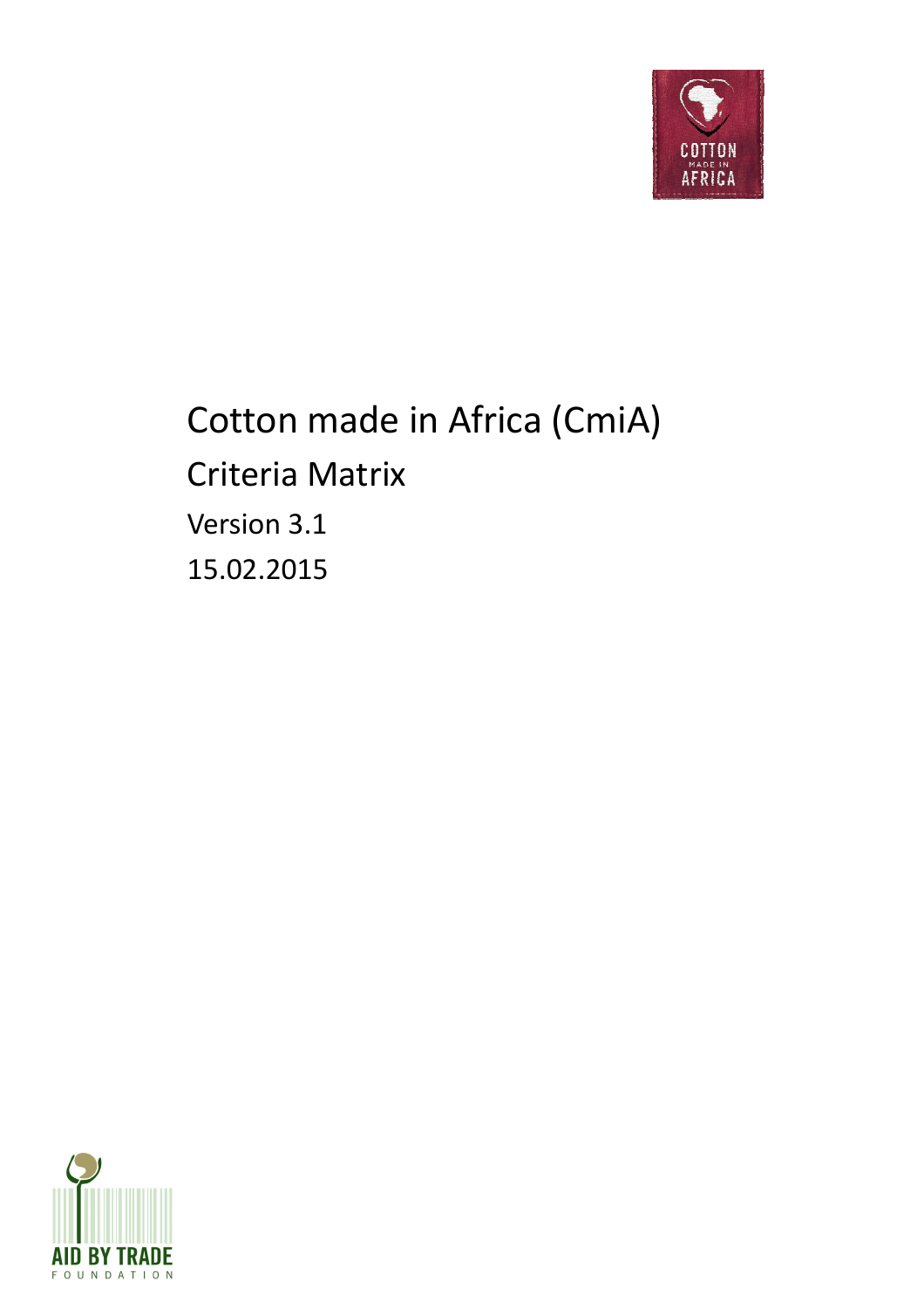This document is part of the Verification of Cotton made in Africa (CmiA).

© 2009 – 2015 Aid by Trade Foundation (AbTF). All rights reserved.

This document is made in two originals, having equal legal force, in English and French. In case of discrepancy between English and French version, the English version prevails.

No part of this work covered by the copyright may be reproduced or copied in any form or by any means (graphic, electronic or mechanical, including photocopying, recording, recording taping, or information retrieval systems) without prior consent and written permission of the copyright owner. CmiA documents are subject to regular evaluation and revision. Valid documents in its latest version are only available through the AbTF.

Only registration with the AbTF allows verification organisations to use this document in the framework of their cooperation with the AbTF as agreed in the terms of reference and the respective contract and defined by the General Terms and Conditions.

Neither the AbTF, nor any other authors assume any responsibility or liability whatsoever, which may arise from use other than intended by AbTF.

The AbTF reserves the right to undertake relevant steps to protect its copyright in case of breach, misuse, inappropriate use or infringement of this copyright.

Based on the framework of the CmiA Verification, the CmiA Verification documents have been developed by the AbTF with specific contributions by its members and further experts and in cooperation with PricewaterhouseCoopers Aktiengesellschaft Wirtschaftsprüfungsgesellschaft.

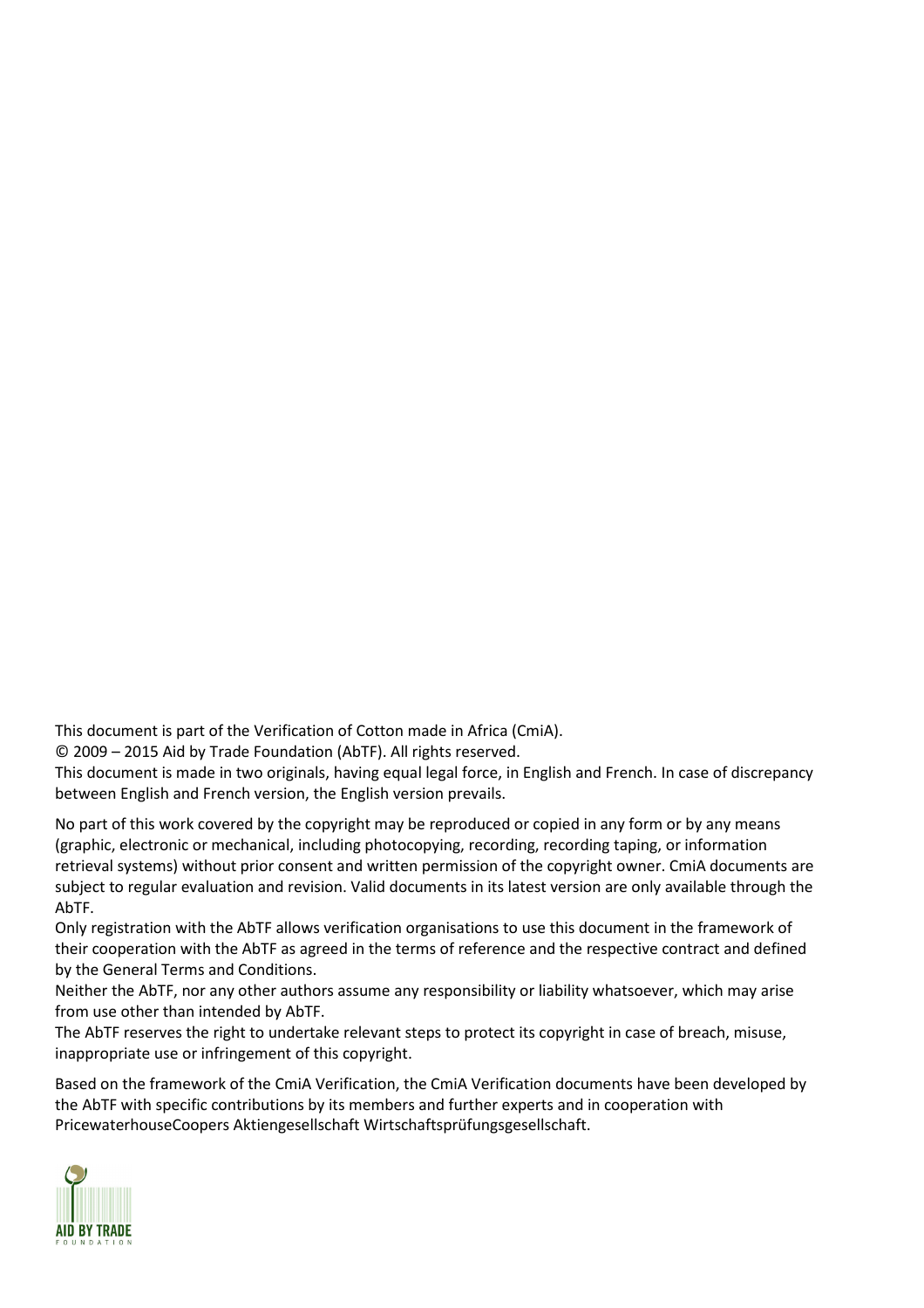| <b>Table of Contents</b> | Page |
|--------------------------|------|
|                          |      |
|                          |      |
|                          |      |
|                          |      |

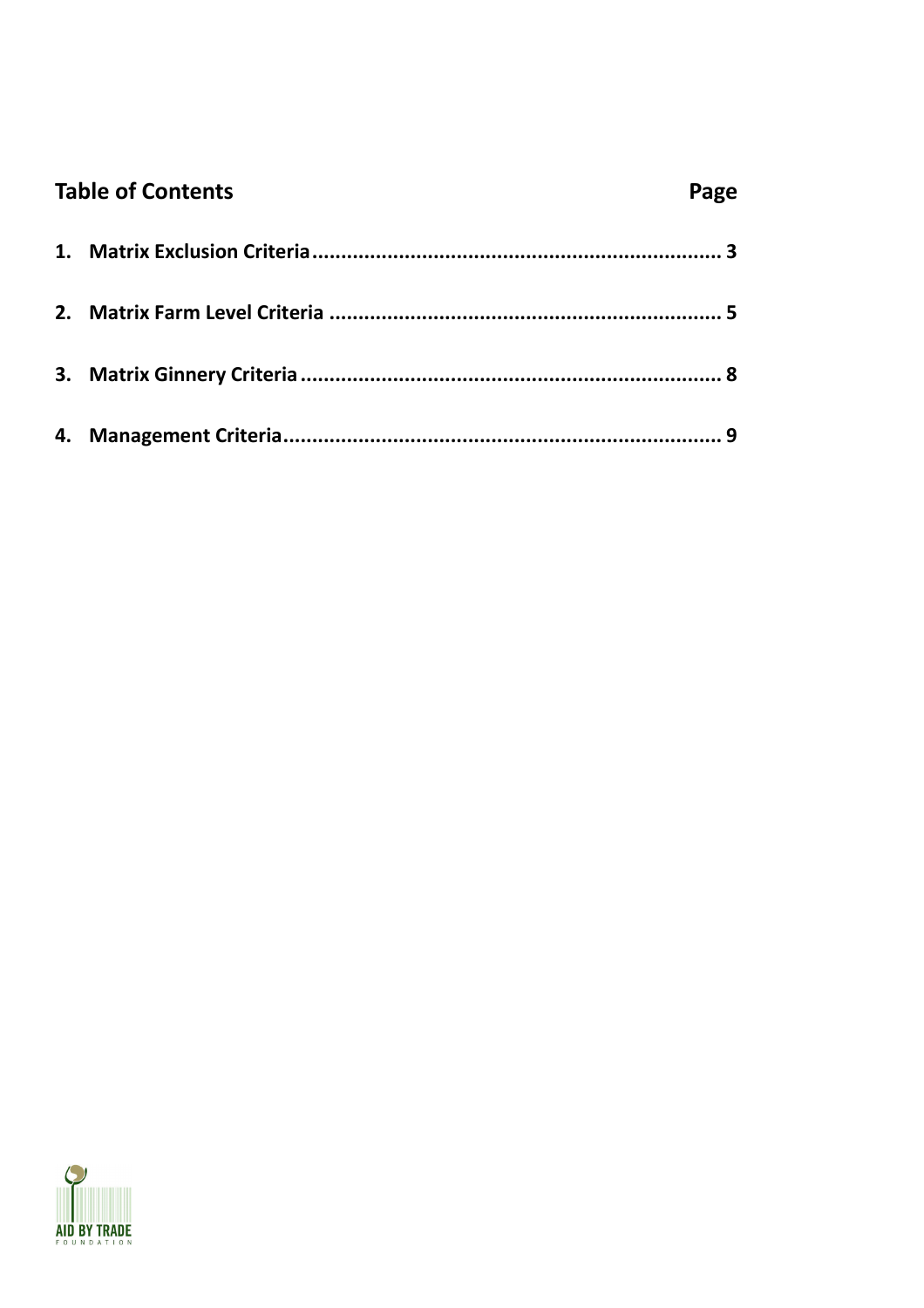|                | <b>CmiA vol.3.1 - Exclusion Criteria</b> |                                                                                                                                                                                                                                                                                                                                                                                                                                                                                                                                                                                                                                                                                                                                                               |  |  |  |  |  |  |
|----------------|------------------------------------------|---------------------------------------------------------------------------------------------------------------------------------------------------------------------------------------------------------------------------------------------------------------------------------------------------------------------------------------------------------------------------------------------------------------------------------------------------------------------------------------------------------------------------------------------------------------------------------------------------------------------------------------------------------------------------------------------------------------------------------------------------------------|--|--|--|--|--|--|
| No.            | <b>Criteria</b>                          | <b>Principle</b><br>AFRICA                                                                                                                                                                                                                                                                                                                                                                                                                                                                                                                                                                                                                                                                                                                                    |  |  |  |  |  |  |
| $\mathbf{1}$   | Exclusion<br>Criteria                    | Managing Entities of which farmers cultivating more than 20 ha of cotton represent<br>more than 10% of the total cultivated surface and / or<br>more than 5% of farmers <sup>1</sup>                                                                                                                                                                                                                                                                                                                                                                                                                                                                                                                                                                          |  |  |  |  |  |  |
| 2              | Exclusion<br>Criteria                    | Cotton production under irrigation. <sup>1</sup>                                                                                                                                                                                                                                                                                                                                                                                                                                                                                                                                                                                                                                                                                                              |  |  |  |  |  |  |
| 3              | Exclusion<br>Criteria                    | Worst forms of child labour (as defined by ILO-Conventions 138 and 182).<br>Exceptionally, in the case of family smallholdings, children may help on their family's farm provided that the<br>work is not liable to damage their health, safety, well-being, education or development, and that they are<br>supervised by adults and given appropriate training.                                                                                                                                                                                                                                                                                                                                                                                              |  |  |  |  |  |  |
| 4              | Exclusion<br>Criteria                    | Trafficking of persons<br>(as defined by UN Palermo Protocols)                                                                                                                                                                                                                                                                                                                                                                                                                                                                                                                                                                                                                                                                                                |  |  |  |  |  |  |
| 5              | Exclusion<br>Criteria                    | Bonded or forced labour<br>(as defined by ILO Convention 29 and 105)                                                                                                                                                                                                                                                                                                                                                                                                                                                                                                                                                                                                                                                                                          |  |  |  |  |  |  |
| 6a             | Exclusion<br>Criteria                    | Discouraging foundation and/or membership of/in institutional structures<br>(Discouraging Freedom of Association, as defined by ILO Convention 87)                                                                                                                                                                                                                                                                                                                                                                                                                                                                                                                                                                                                            |  |  |  |  |  |  |
| 6b             | Exclusion<br>Criteria                    | Discouraging and/or ignorance of the right to and the outcomes of Collective Bargaining<br>(as defined by ILO Convention 98)                                                                                                                                                                                                                                                                                                                                                                                                                                                                                                                                                                                                                                  |  |  |  |  |  |  |
| $\overline{7}$ | Exclusion<br>Criteria                    | Cutting of primary forest or destruction of other forms of national resources which are designated and<br>protected by national law or international legislation (currently valid) in order to cultivate cotton.<br>International legislation:<br>a) Important Bird Areas (IBA) - www.birdlife.org/datazone/site<br>b) World Heritage Sites / IUCN Categories I-IV: http://www.protectedplanet.net/<br>c) Ramsar Convention on Wetlands: http://www.ramsar.org/pdf/sitelist.pdf                                                                                                                                                                                                                                                                               |  |  |  |  |  |  |
| 8              | Exclusion<br>Criteria                    | Non-submission of input and production data in annual self-assessments as prescribed by AbTF.                                                                                                                                                                                                                                                                                                                                                                                                                                                                                                                                                                                                                                                                 |  |  |  |  |  |  |
| 9              | Exclusion<br>Criteria                    | Use of pesticides banned under the Stockholm Convention on Persistent Organic Pollutants (POPs), the<br>WHO list of highly hazardous and hazardous pesticides, and pesticides listed in the Rotterdam Convention<br>on Prior Informed Consent Procedure for Certain Hazardous Chemicals and Pesticides in International<br>Trade (PIC):<br>a) Stockholm Convention: Annex A and B (page 33 ff):<br>http://chm.pops.int/Portals/0/download.aspx?d=UNEP-POPS-COP-CONVTEXT.En.pdf<br>b) Rotterdam Convention: Annex III (page 29 ff):<br>http://www.pic.int/Portals/5/download.aspx?d=RC_Convention_Text_2011_English.pdf<br>c) WHO list of hazardous pesticides class 1a and 1b (page 19ff):<br>http://www.who.int/ipcs/publications/pesticides_hazard_2009.pdf |  |  |  |  |  |  |
| 10             | Exclusion<br>Criteria                    | Pesticides are not prepared and applied by persons who are:<br>a) not healthy<br>b) not skilled and trained in the application of pesticides<br>c) not eighteen years or older<br>d) pregnant or nursing                                                                                                                                                                                                                                                                                                                                                                                                                                                                                                                                                      |  |  |  |  |  |  |
| 11             | Exclusion<br>Criteria                    | Non-submission of verifiable list of pesticides, the corresponding active ingredients utilized and volumes<br>(e.g. litres and/or kilogrammes) traded with farmer base during the most recent season in annual self-<br>assessments.                                                                                                                                                                                                                                                                                                                                                                                                                                                                                                                          |  |  |  |  |  |  |
| 12             | Exclusion<br>Criteria                    | Use of nationally approved pesticides registered for the use in cotton cultivation, but not labelled according<br>to national standards and not labelled in at least one of the national language                                                                                                                                                                                                                                                                                                                                                                                                                                                                                                                                                             |  |  |  |  |  |  |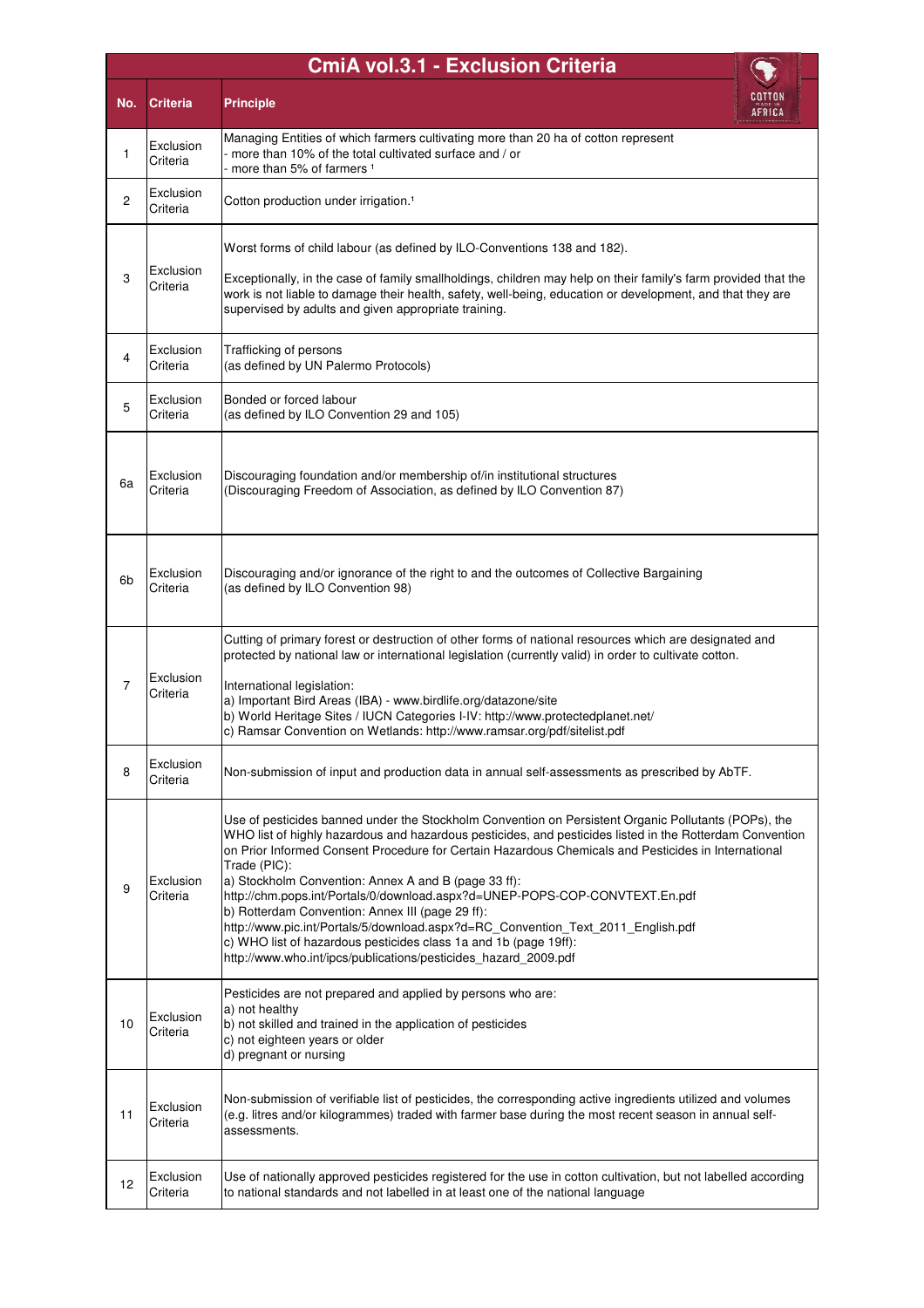|     | <b>CmiA vol.3.1 - Exclusion Criteria</b> |                                                                                                                                                                                                                                                                                                                                                                                                                                                                                                                                    |  |  |  |  |  |  |
|-----|------------------------------------------|------------------------------------------------------------------------------------------------------------------------------------------------------------------------------------------------------------------------------------------------------------------------------------------------------------------------------------------------------------------------------------------------------------------------------------------------------------------------------------------------------------------------------------|--|--|--|--|--|--|
| No. | <b>Criteria</b>                          | <b>Principle</b>                                                                                                                                                                                                                                                                                                                                                                                                                                                                                                                   |  |  |  |  |  |  |
| 13  | Exclusion<br>Criteria                    | The Managing Entity has no time-bound plan regarding the introduction of integrated pest management,<br>defined as:<br>a) growing of a healthy crop<br>b) prevention of build-up of pest populations<br>c) preservation and enhancement of populations of beneficial insects<br>d) regular field observations of the crop's health and key pest and beneficial insects<br>e) management of resistance                                                                                                                              |  |  |  |  |  |  |
| 14  | Exclusion<br>Criteria                    | Commercial growing of GMO-Cotton                                                                                                                                                                                                                                                                                                                                                                                                                                                                                                   |  |  |  |  |  |  |
| 15  | Exclusion<br>Criteria                    | Immoral transactions in business relations defined by international covenants, national law and practices<br>(practices that are not in contradiction with national law):<br>OECD Guidelines (in the field of competition):<br>a) abuse market power or dominance<br>b) acquire market power or dominance by means other than efficient performance<br>c) engage in anti-competitive agreements or arrangements (whether formal or informal)<br>Exception: concession areas/zones awarded/endorsed by government (e.g. Mozambique) |  |  |  |  |  |  |
| 16  | Exclusion<br>Criteria                    | Non-respect of the principle of equal remuneration for men and women workers for work of equal value (as<br>defined in ILO Convention 100, Art. 1)                                                                                                                                                                                                                                                                                                                                                                                 |  |  |  |  |  |  |
| 17  | Exclusion<br>Criteria                    | Discrimination in the workplace (as defined in ILO Convention 111)                                                                                                                                                                                                                                                                                                                                                                                                                                                                 |  |  |  |  |  |  |

 $\mathbf{I}$ 

In the case that larger scale farming and irrigation become relevant with CmiA management units, the Aid by Trade Foundation Management, in close consultation with<br>the CmiA Technical Committee on Verification, will amend t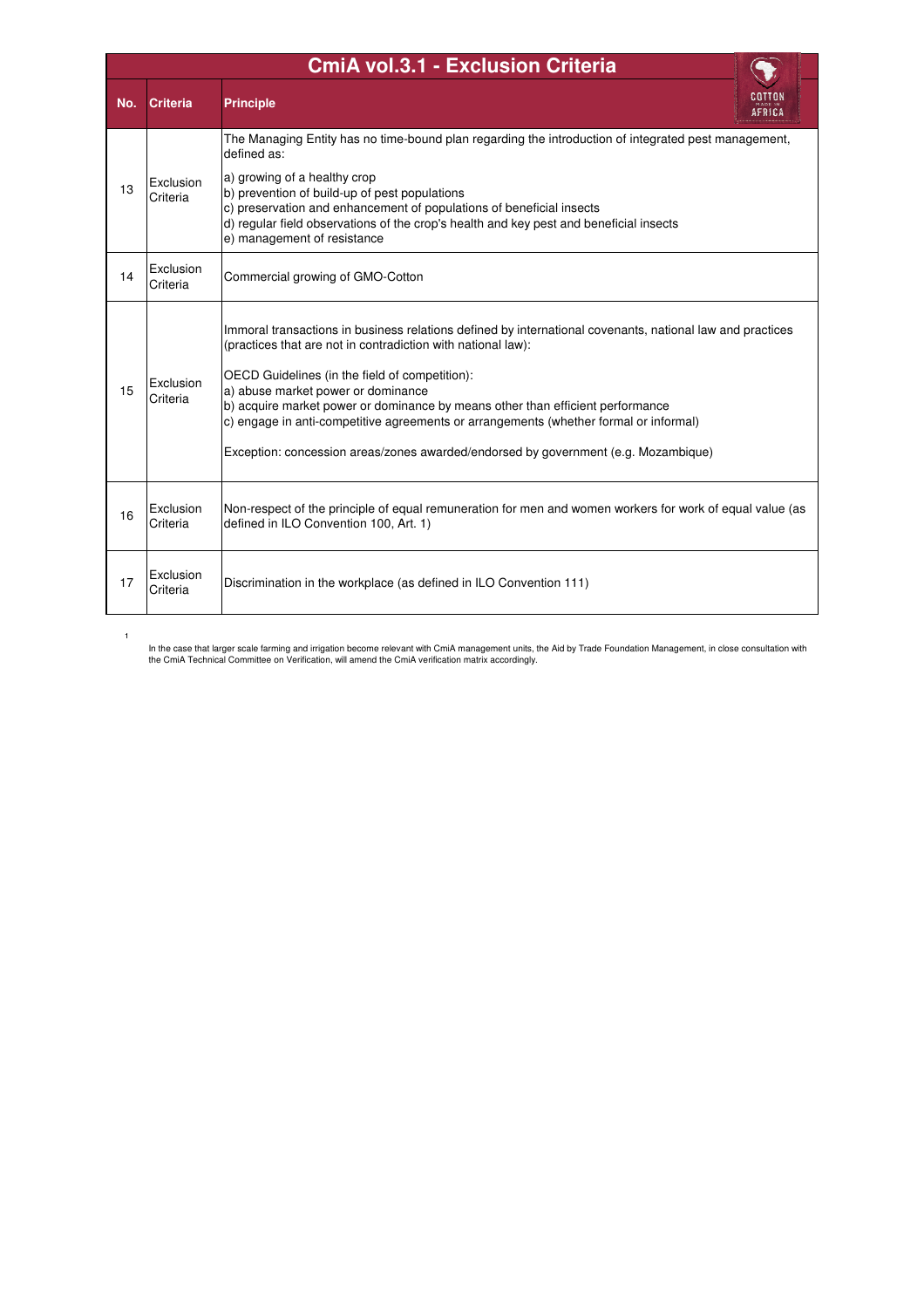|                |                                                          |                                              |                                |        | CmiA vol.3.1 - Farm Level Criteria                                                                                                                                                                                                                                                                                                                                                                                                                                                                                                                                                                                                                                                                                                                                                                                                                                                                                                                                |                                                                                                                                                                                                                                                   |        |                                                                                                                                                                                                                                                                                                                                                                                                                                                                                            |                                                                                                                                                                                                                                                |
|----------------|----------------------------------------------------------|----------------------------------------------|--------------------------------|--------|-------------------------------------------------------------------------------------------------------------------------------------------------------------------------------------------------------------------------------------------------------------------------------------------------------------------------------------------------------------------------------------------------------------------------------------------------------------------------------------------------------------------------------------------------------------------------------------------------------------------------------------------------------------------------------------------------------------------------------------------------------------------------------------------------------------------------------------------------------------------------------------------------------------------------------------------------------------------|---------------------------------------------------------------------------------------------------------------------------------------------------------------------------------------------------------------------------------------------------|--------|--------------------------------------------------------------------------------------------------------------------------------------------------------------------------------------------------------------------------------------------------------------------------------------------------------------------------------------------------------------------------------------------------------------------------------------------------------------------------------------------|------------------------------------------------------------------------------------------------------------------------------------------------------------------------------------------------------------------------------------------------|
|                | No. Criteria                                             | Category                                     | <b>Principle</b>               | G/Y/R  | <b>Traffic Light Assessement</b>                                                                                                                                                                                                                                                                                                                                                                                                                                                                                                                                                                                                                                                                                                                                                                                                                                                                                                                                  | COTTON<br>AFRICA                                                                                                                                                                                                                                  |        |                                                                                                                                                                                                                                                                                                                                                                                                                                                                                            |                                                                                                                                                                                                                                                |
|                | Sustainability<br>Criteria                               |                                              | Social welfare<br>programs     | Green  | The Managing Entity provides sufficient evidence to demonstrate that it is aware of social issues with regard to education<br>and/or health within its farmers base, that it has identified its priorities and it is actively engaged in implementing one or more<br>such donor or government supported social welfare programme. Furthermore, indicators are in place to measure its<br>success and success is measured.                                                                                                                                                                                                                                                                                                                                                                                                                                                                                                                                         |                                                                                                                                                                                                                                                   |        |                                                                                                                                                                                                                                                                                                                                                                                                                                                                                            |                                                                                                                                                                                                                                                |
|                |                                                          | General                                      |                                | Yellow | The Managing Entity provides sufficient evidence to demonstrate that it is aware of social issues with regard to education<br>and/or health within its farmers base, that it has identified its priorities and it is actively engaged in proposing or beginning to<br>implement one or more such donor or government supported social welfare projects.                                                                                                                                                                                                                                                                                                                                                                                                                                                                                                                                                                                                           |                                                                                                                                                                                                                                                   |        |                                                                                                                                                                                                                                                                                                                                                                                                                                                                                            |                                                                                                                                                                                                                                                |
|                |                                                          |                                              |                                | Red    | The Managing Entity has not identified social issues with regard to education and/or health within its farmers base and has<br>no programmes addressing such issues.                                                                                                                                                                                                                                                                                                                                                                                                                                                                                                                                                                                                                                                                                                                                                                                              |                                                                                                                                                                                                                                                   |        |                                                                                                                                                                                                                                                                                                                                                                                                                                                                                            |                                                                                                                                                                                                                                                |
|                | Sustainability<br>Criteria                               |                                              | CmiA farmers Written contracts | Green  | The Managing Entity provides sufficient evidence to demonstrate that all farmers receive written contracts on input supply<br>and output sales with buyers, ginneries or their appointed agents who honour these contracts. There is field evidence that<br>farmers do understand the implications of the contracts and pre-financing terms.<br>The Managing Entity can demonstrate that it has mechanisms to train farmers on how to calculate the return on their own<br>labour (input-output calculation).<br>Alternatively: Collective bargaining results are applied to all farmers.                                                                                                                                                                                                                                                                                                                                                                         |                                                                                                                                                                                                                                                   |        |                                                                                                                                                                                                                                                                                                                                                                                                                                                                                            |                                                                                                                                                                                                                                                |
| 2a             |                                                          |                                              |                                | Yellow | The Managing Entity provides sufficient evidence to demonstrate that all farmers receive written contracts on input supply<br>with buyers, ginneries or their appointed agents who honour these contracts. But there is field evidence that farmers do not<br>understand the implications of the contracts. Where farmers rely on pre-financing inputs in order to grow their cotton, they<br>have access to the pre-financing terms and conditions.                                                                                                                                                                                                                                                                                                                                                                                                                                                                                                              |                                                                                                                                                                                                                                                   |        |                                                                                                                                                                                                                                                                                                                                                                                                                                                                                            |                                                                                                                                                                                                                                                |
|                |                                                          |                                              |                                | Red    | The Managing Entity cannot provide sufficient evidence to demonstrate that all farmers receive written contracts on input<br>supply with buyers, ginneries or their appointed agents who honour these contracts or no contracts exist.                                                                                                                                                                                                                                                                                                                                                                                                                                                                                                                                                                                                                                                                                                                            |                                                                                                                                                                                                                                                   |        |                                                                                                                                                                                                                                                                                                                                                                                                                                                                                            |                                                                                                                                                                                                                                                |
| 2 <sub>b</sub> | Sustainability<br>Criteria                               | CmiA farmers regarding                       | Equal rights<br>gender         | Green  | The Managing Entity provides sufficient evidence to demonstrate that it is actively raising awareness of gender issues<br>among its staff and within the farmer base. It is actively engaged in training women to serve as trainers or as lead farmers<br>and/or alternatively the Managing Entity actively encourages the formation of female producer groups (or producer groups<br>including females) and supports these groups with know-how and resources. The Managing Entity can provide evidence<br>that it is actively engaged in signing contracts with female farmers. Alternatively, the Managing Entity can provide evidence<br>that it is actively engaged in granting female farmers access to agricultural training and inputs and / or other training inputs<br>(e.g. literacy training courses). Continuous improvement should be verifiable, e.g. evidence shows that the number of<br>contracts signed with women has increased continuously. |                                                                                                                                                                                                                                                   |        |                                                                                                                                                                                                                                                                                                                                                                                                                                                                                            |                                                                                                                                                                                                                                                |
|                |                                                          |                                              |                                | Yellow | The Managing Entity provides sufficient evidence to demonstrate that it is actively raising awareness of gender issues<br>among its staff and within the farmer base. The Managing Entity encourages female farmers to access training or inputs.                                                                                                                                                                                                                                                                                                                                                                                                                                                                                                                                                                                                                                                                                                                 |                                                                                                                                                                                                                                                   |        |                                                                                                                                                                                                                                                                                                                                                                                                                                                                                            |                                                                                                                                                                                                                                                |
|                |                                                          |                                              |                                | Red    | There is obvious lack of awareness in the Managing Entity with regard to gender issues or the Managing Entity is actively<br>refusing to make contracts with female farmers or female farmers to become CEAs/lead farmers or to be trained or to<br>receive inputs.                                                                                                                                                                                                                                                                                                                                                                                                                                                                                                                                                                                                                                                                                               |                                                                                                                                                                                                                                                   |        |                                                                                                                                                                                                                                                                                                                                                                                                                                                                                            |                                                                                                                                                                                                                                                |
| За             | Sustainability Soil and water Soil and water<br>Criteria | conservation                                 | conservation                   | Green  | Farmers receive regular training to improve their agricultural practices in cotton production and the Managing Entity provides<br>sufficient evidence to demonstrate that training needs are identified, target groups are defined, training content or type is<br>appropriate for the respective target groups. Furthermore, training is conducted regularly and more than 50% of farmers<br>apply one or more methods of soil and water conservation (e.g. conservation farming, production of compost, etc.).<br>Training content needs to address the most promising agricultural practices showing quick wins and are easy to apply. Thus<br>the farmers have a direct positive impact.                                                                                                                                                                                                                                                                      |                                                                                                                                                                                                                                                   |        |                                                                                                                                                                                                                                                                                                                                                                                                                                                                                            |                                                                                                                                                                                                                                                |
|                |                                                          |                                              |                                |        |                                                                                                                                                                                                                                                                                                                                                                                                                                                                                                                                                                                                                                                                                                                                                                                                                                                                                                                                                                   |                                                                                                                                                                                                                                                   | Yellow | Farmers receive training to improve their agricultural practices in cotton production and the Managing Entity provides<br>sufficient evidence to demonstrate that training needs are identified, target groups are defined. Training is not conducted<br>regularly but sporadically.<br>Training content does not reflect improvements on respective local circumstances nor does field evidence demonstrate that<br>most farmers understand the positive impact of the trained practices. |                                                                                                                                                                                                                                                |
|                |                                                          |                                              |                                | Red    | No demonstrable formal training procedures are in place.                                                                                                                                                                                                                                                                                                                                                                                                                                                                                                                                                                                                                                                                                                                                                                                                                                                                                                          |                                                                                                                                                                                                                                                   |        |                                                                                                                                                                                                                                                                                                                                                                                                                                                                                            |                                                                                                                                                                                                                                                |
|                | Sustainability<br>Criteria                               | Soil and water<br>conservation               |                                |        | Green                                                                                                                                                                                                                                                                                                                                                                                                                                                                                                                                                                                                                                                                                                                                                                                                                                                                                                                                                             | There is sufficient evidence that crop rotation includes stand-alone plantings for legumes or intercropping with legumes.<br>The Managing Entity can provide sufficient evidence that crop rotation is a common practice and sustainably applied. |        |                                                                                                                                                                                                                                                                                                                                                                                                                                                                                            |                                                                                                                                                                                                                                                |
| 3 <sub>b</sub> |                                                          |                                              | Crop rotation                  | Yellow | The Managing Entity provides sufficient evidence to demonstrate that training is given regarding crop rotation of 3 crops or<br>alternative practices like intercropping with legumes or stand alone planting of legumes.                                                                                                                                                                                                                                                                                                                                                                                                                                                                                                                                                                                                                                                                                                                                         |                                                                                                                                                                                                                                                   |        |                                                                                                                                                                                                                                                                                                                                                                                                                                                                                            |                                                                                                                                                                                                                                                |
|                |                                                          |                                              |                                | Red    | Field evidence demonstrates that farmers do not understand the concept and benefits of crop rotation. Farmers are not<br>trained with regard to the concept of crop rotation and alternative practices like intercropping with legumes or stand alone<br>planting for legumes.                                                                                                                                                                                                                                                                                                                                                                                                                                                                                                                                                                                                                                                                                    |                                                                                                                                                                                                                                                   |        |                                                                                                                                                                                                                                                                                                                                                                                                                                                                                            |                                                                                                                                                                                                                                                |
|                | Sustainability<br>Criteria                               | Handling and<br>application of<br>pesticides | Pesticide<br>management        | Green  | The Managing Entity provides sufficient evidence to demonstrate that it has an understanding about and actively pursues a<br>strategy to manage the pesticides used for cotton cultivation aiming at minimizing impact on environment and health as well<br>as pest resistance within their unit whenever economically and legally viable.                                                                                                                                                                                                                                                                                                                                                                                                                                                                                                                                                                                                                        |                                                                                                                                                                                                                                                   |        |                                                                                                                                                                                                                                                                                                                                                                                                                                                                                            |                                                                                                                                                                                                                                                |
| 4a             |                                                          |                                              |                                | Yellow | The Managing Entity provides sufficient evidence to demonstrate an understanding about the impact of pesticides used for<br>cotton cultivation on environment, health and pest resistance but lack an integrated improvement strategy.                                                                                                                                                                                                                                                                                                                                                                                                                                                                                                                                                                                                                                                                                                                            |                                                                                                                                                                                                                                                   |        |                                                                                                                                                                                                                                                                                                                                                                                                                                                                                            |                                                                                                                                                                                                                                                |
|                |                                                          |                                              |                                |        |                                                                                                                                                                                                                                                                                                                                                                                                                                                                                                                                                                                                                                                                                                                                                                                                                                                                                                                                                                   |                                                                                                                                                                                                                                                   |        | Red                                                                                                                                                                                                                                                                                                                                                                                                                                                                                        | The Managing Entity does not provide sufficient evidence to demonstrate an understanding about the impact of pesticides<br>used for cotton cultivation on environment, health and pest resistance and lack an integrated improvement strategy. |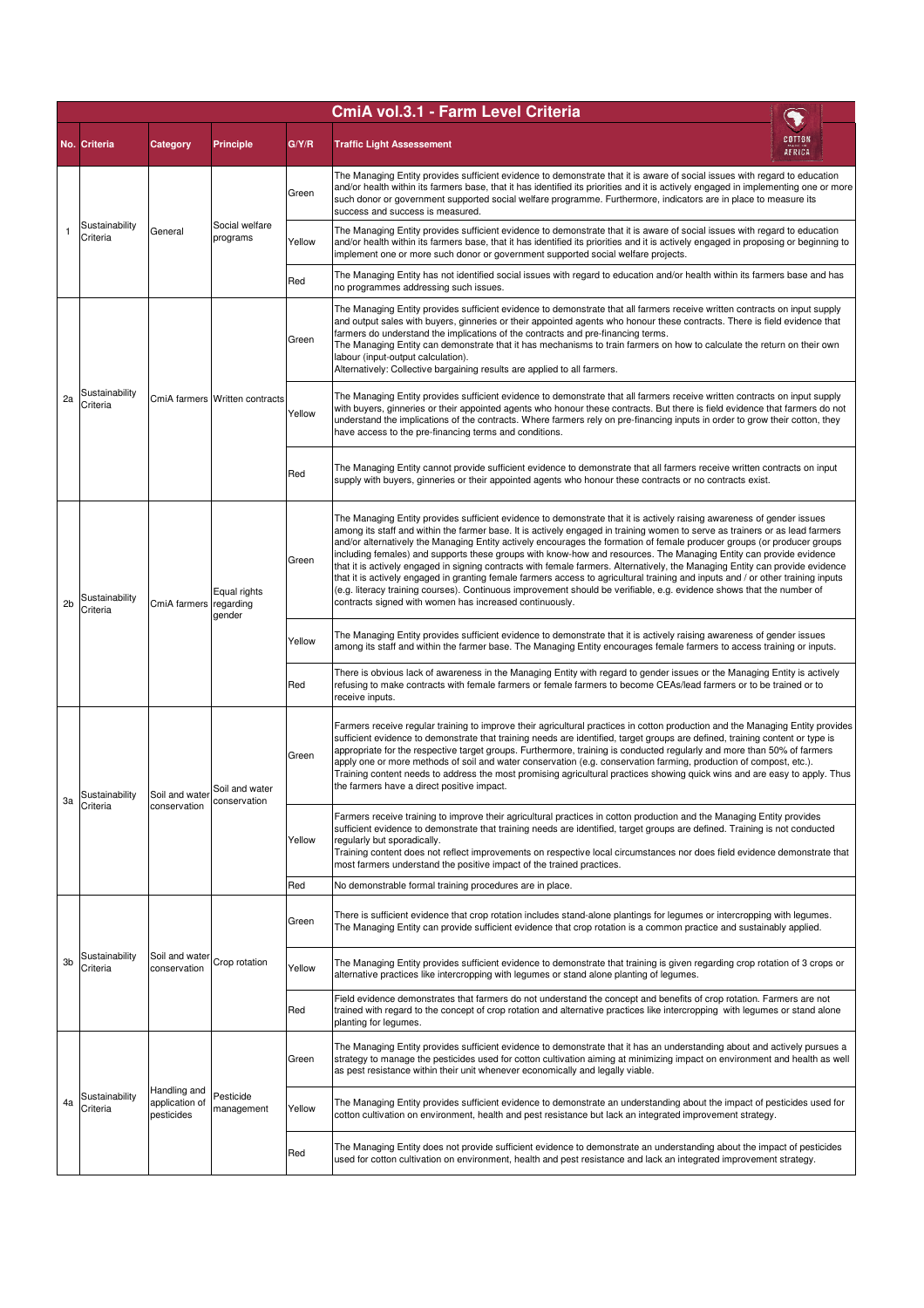|    | CmiA vol.3.1 - Farm Level Criteria |                                                                  |                                                                    |        |                                                                                                                                                                                                                                                                                                                                                                                                                                                                                                                                                                                                                                                                                                                                                                                                                                                                                                                                                                                                                                                                                                                                                                                                                                                                                                                                                                                                                                                                                                                                                                                                                                                                                                                                                   |                  |                                                                                                                                                                                                                                                                                                                                                                                                                                                                                                                                                                                                                                                                                                                                                                                                                                                                                                                                                                                                                                                                                                                                                                                                                                                                                                                                                                                                    |  |  |  |     |                                                                                                                                                                                      |  |  |     |
|----|------------------------------------|------------------------------------------------------------------|--------------------------------------------------------------------|--------|---------------------------------------------------------------------------------------------------------------------------------------------------------------------------------------------------------------------------------------------------------------------------------------------------------------------------------------------------------------------------------------------------------------------------------------------------------------------------------------------------------------------------------------------------------------------------------------------------------------------------------------------------------------------------------------------------------------------------------------------------------------------------------------------------------------------------------------------------------------------------------------------------------------------------------------------------------------------------------------------------------------------------------------------------------------------------------------------------------------------------------------------------------------------------------------------------------------------------------------------------------------------------------------------------------------------------------------------------------------------------------------------------------------------------------------------------------------------------------------------------------------------------------------------------------------------------------------------------------------------------------------------------------------------------------------------------------------------------------------------------|------------------|----------------------------------------------------------------------------------------------------------------------------------------------------------------------------------------------------------------------------------------------------------------------------------------------------------------------------------------------------------------------------------------------------------------------------------------------------------------------------------------------------------------------------------------------------------------------------------------------------------------------------------------------------------------------------------------------------------------------------------------------------------------------------------------------------------------------------------------------------------------------------------------------------------------------------------------------------------------------------------------------------------------------------------------------------------------------------------------------------------------------------------------------------------------------------------------------------------------------------------------------------------------------------------------------------------------------------------------------------------------------------------------------------|--|--|--|-----|--------------------------------------------------------------------------------------------------------------------------------------------------------------------------------------|--|--|-----|
|    | No. Criteria                       | Category                                                         | <b>Principle</b>                                                   | G/Y/R  | <b>Traffic Light Assessement</b>                                                                                                                                                                                                                                                                                                                                                                                                                                                                                                                                                                                                                                                                                                                                                                                                                                                                                                                                                                                                                                                                                                                                                                                                                                                                                                                                                                                                                                                                                                                                                                                                                                                                                                                  | COTTON<br>AFRICA |                                                                                                                                                                                                                                                                                                                                                                                                                                                                                                                                                                                                                                                                                                                                                                                                                                                                                                                                                                                                                                                                                                                                                                                                                                                                                                                                                                                                    |  |  |  |     |                                                                                                                                                                                      |  |  |     |
| 4b | Sustainability<br>Criteria         | Handling and<br>application of<br>pesticides                     |                                                                    | Green  | The Managing Entity provides sufficient evidence to demonstrate that farmers and affected employees (in the scope of the<br>CmiA Unit) have been made aware of the risks and dangers related to the storage of pesticides (including leaking<br>containers) and have been trained in appropriate safe storage measures such that access by children is prevented.<br>(More than 80% of the farmers visited store their chemicals correctly and prevent access by children.)                                                                                                                                                                                                                                                                                                                                                                                                                                                                                                                                                                                                                                                                                                                                                                                                                                                                                                                                                                                                                                                                                                                                                                                                                                                                       |                  |                                                                                                                                                                                                                                                                                                                                                                                                                                                                                                                                                                                                                                                                                                                                                                                                                                                                                                                                                                                                                                                                                                                                                                                                                                                                                                                                                                                                    |  |  |  |     |                                                                                                                                                                                      |  |  |     |
|    |                                    |                                                                  | Storage and<br>transport of<br>pesticides                          | Yellow | The Managing Entity provides information to farmers and affected employees about the risks and dangers related to the<br>storage of pesticides (including leaking containers), however, they have not received training in appropriate safe storage<br>measures such that access by children is prevented.<br>(More than 50% of the farmers visited store their chemicals correctly and prevent access by children.)                                                                                                                                                                                                                                                                                                                                                                                                                                                                                                                                                                                                                                                                                                                                                                                                                                                                                                                                                                                                                                                                                                                                                                                                                                                                                                                              |                  |                                                                                                                                                                                                                                                                                                                                                                                                                                                                                                                                                                                                                                                                                                                                                                                                                                                                                                                                                                                                                                                                                                                                                                                                                                                                                                                                                                                                    |  |  |  |     |                                                                                                                                                                                      |  |  |     |
|    |                                    |                                                                  |                                                                    | Red    | There is an obvious lack of awareness of the need to inform farmers or affected employees of the risks and dangers related<br>to the storage of pesticides (including leaking containers).                                                                                                                                                                                                                                                                                                                                                                                                                                                                                                                                                                                                                                                                                                                                                                                                                                                                                                                                                                                                                                                                                                                                                                                                                                                                                                                                                                                                                                                                                                                                                        |                  |                                                                                                                                                                                                                                                                                                                                                                                                                                                                                                                                                                                                                                                                                                                                                                                                                                                                                                                                                                                                                                                                                                                                                                                                                                                                                                                                                                                                    |  |  |  |     |                                                                                                                                                                                      |  |  |     |
|    |                                    | Application of<br>pesticides<br>and user<br>health<br>protection |                                                                    | Green  | Regarding application of pesticides, the Managing Entity demonstrates awareness about the possibilities of runoff or<br>leaching of chemicals into streams or ground water and can prove that this is significant or non-significant for the Unit. If<br>leaching of chemicals into streams or ground water is significant: Techniques to prevent runoff and leaching of chemicals<br>are part of the farmer training. There is field evidence that farmers understand the concepts and these are applied by more<br>than 66% of sampled farmers.<br>Comment on "non-significance": When the farmer does not use application methods where more than 20 litres of spray<br>mix/ha are applied in a single application (e.g. ULV or LV sprayers).<br>In view of user health protection, the Managing Entity provides sufficient evidence to demonstrate that farmers have been<br>trained in the use of safe spraying techniques, appropriate equipment and sufficient protective clothing as necessary for<br>operator safety relative to the applied pesticide and the application equipment used (e.g. shirts with long sleeves, trousers,<br>closed shoes, masks, gloves, safety goggles).<br>More than 80% of the sampled operators use protective clothing throughout a campaign, that means<br>minimum shirt with long sleeves, long trousers, closed shoes, masks, gloves and safety goggles in the case of<br>mixing/preparation<br>minimum shirt with long sleeves, long trousers and closed shoes in the case of application.<br>Field evidence demonstrates that operators are not pregnant or nursing females or underaged.<br>There are measures in place to promote the use of safer application equipment and success is measured. |                  |                                                                                                                                                                                                                                                                                                                                                                                                                                                                                                                                                                                                                                                                                                                                                                                                                                                                                                                                                                                                                                                                                                                                                                                                                                                                                                                                                                                                    |  |  |  |     |                                                                                                                                                                                      |  |  |     |
| 4c | Sustainability<br>Criteria         |                                                                  | Spraying of<br>pesticides and<br>health protection                 |        |                                                                                                                                                                                                                                                                                                                                                                                                                                                                                                                                                                                                                                                                                                                                                                                                                                                                                                                                                                                                                                                                                                                                                                                                                                                                                                                                                                                                                                                                                                                                                                                                                                                                                                                                                   | Yellow           | Regarding application of pesticides, the Managing Entity demonstrates awareness about the possibilities of runoff or<br>leaching of chemicals into streams or ground water and can prove that this is significant or non-significant for the Unit. In the<br>case of significance, however, the farmer is generally informed regarding the dangers of leaching of chemicals into streams<br>or ground water. There is no field evidence that farmers apply the necessary techniques.<br>In view of user health protection, the Managing Entity provides information to farmers regarding the use of safe spraying<br>techniques, appropriate equipment and sufficient protective clothing as necessary for operator safety relative to the applied<br>pesticide and the application equipment used (e.g. shirts with long sleeves, trousers, closed shoes, masks, gloves, safety<br>goggles) but there is no evidence of training.<br>A significant and increasing number of the sampled operators use protective clothing throughout a campaign, that means<br>minimum shirt with long sleeves, long trousers, closed shoes, masks, gloves and safety goggles in the case of<br>mixing/preparation<br>minimum shirt with long sleeves, long trousers and closed shoes in the case of application.<br>Field evidence demonstrates that operators are not pregnant or nursing females or underaged. |  |  |  |     |                                                                                                                                                                                      |  |  |     |
|    |                                    |                                                                  |                                                                    |        |                                                                                                                                                                                                                                                                                                                                                                                                                                                                                                                                                                                                                                                                                                                                                                                                                                                                                                                                                                                                                                                                                                                                                                                                                                                                                                                                                                                                                                                                                                                                                                                                                                                                                                                                                   |                  |                                                                                                                                                                                                                                                                                                                                                                                                                                                                                                                                                                                                                                                                                                                                                                                                                                                                                                                                                                                                                                                                                                                                                                                                                                                                                                                                                                                                    |  |  |  |     |                                                                                                                                                                                      |  |  | Red |
| 4d | Sustainability<br>Criteria         | Handling and<br>application of<br>pesticides                     | Disposal of<br>empty plant<br>protection<br>chemical<br>containers | Green  | The Managing Entity provides sufficient evidence to demonstrate that farmers have been trained regarding the dangers of re-<br>using empty pesticide containers and how to dispose of these in a safe manner such as burning, buring or disposal in a pit<br>latrine and/or returning them. There is field evidence that farmers understand the concept and this is being generally applied.<br>There are initiatives (communication) to design packaging and containers in a way that they can be disposed of safely in the<br>field (e.g. burning, buring or disposal in a pit latrine w/o health and env. risk).                                                                                                                                                                                                                                                                                                                                                                                                                                                                                                                                                                                                                                                                                                                                                                                                                                                                                                                                                                                                                                                                                                                               |                  |                                                                                                                                                                                                                                                                                                                                                                                                                                                                                                                                                                                                                                                                                                                                                                                                                                                                                                                                                                                                                                                                                                                                                                                                                                                                                                                                                                                                    |  |  |  |     |                                                                                                                                                                                      |  |  |     |
|    |                                    |                                                                  |                                                                    | Yellow | The Managing Entity provides sufficient evidence to demonstrate that the farmer is generally informed regarding the dangers<br>of re-using empty pesticide containers and how to dispose of these in a safe manner, but there is no evidence that this is<br>being applied.                                                                                                                                                                                                                                                                                                                                                                                                                                                                                                                                                                                                                                                                                                                                                                                                                                                                                                                                                                                                                                                                                                                                                                                                                                                                                                                                                                                                                                                                       |                  |                                                                                                                                                                                                                                                                                                                                                                                                                                                                                                                                                                                                                                                                                                                                                                                                                                                                                                                                                                                                                                                                                                                                                                                                                                                                                                                                                                                                    |  |  |  |     |                                                                                                                                                                                      |  |  |     |
|    |                                    |                                                                  |                                                                    | Red    | There is no field evidence that farmers are practicing safe disposal of empty containers.                                                                                                                                                                                                                                                                                                                                                                                                                                                                                                                                                                                                                                                                                                                                                                                                                                                                                                                                                                                                                                                                                                                                                                                                                                                                                                                                                                                                                                                                                                                                                                                                                                                         |                  |                                                                                                                                                                                                                                                                                                                                                                                                                                                                                                                                                                                                                                                                                                                                                                                                                                                                                                                                                                                                                                                                                                                                                                                                                                                                                                                                                                                                    |  |  |  |     |                                                                                                                                                                                      |  |  |     |
|    | Sustainability<br>Criteria         | Handling and                                                     | <b>Integrated Pest</b>                                             | Green  | The Managing Entity provides sufficient evidence to demonstrate that farmers have been trained in the principles of scouting<br>and pest thresholds, which lead to the use of less pesticides. There is field evidence that farmers understand the concept<br>and it is being applied by at least 80% of sampled farmers.                                                                                                                                                                                                                                                                                                                                                                                                                                                                                                                                                                                                                                                                                                                                                                                                                                                                                                                                                                                                                                                                                                                                                                                                                                                                                                                                                                                                                         |                  |                                                                                                                                                                                                                                                                                                                                                                                                                                                                                                                                                                                                                                                                                                                                                                                                                                                                                                                                                                                                                                                                                                                                                                                                                                                                                                                                                                                                    |  |  |  |     |                                                                                                                                                                                      |  |  |     |
| 4e |                                    | application of<br>pesticides                                     | Management /<br>pest thresholds                                    | Yellow | The Managing Entity provides sufficient evidence to demonstrate that more than 80% of farmers have been trained in the<br>principles of scouting and pest thresholds, which lead to the use of less pesticides. There is field evidence that farmers<br>understand the concept.                                                                                                                                                                                                                                                                                                                                                                                                                                                                                                                                                                                                                                                                                                                                                                                                                                                                                                                                                                                                                                                                                                                                                                                                                                                                                                                                                                                                                                                                   |                  |                                                                                                                                                                                                                                                                                                                                                                                                                                                                                                                                                                                                                                                                                                                                                                                                                                                                                                                                                                                                                                                                                                                                                                                                                                                                                                                                                                                                    |  |  |  |     |                                                                                                                                                                                      |  |  |     |
|    |                                    |                                                                  |                                                                    |        |                                                                                                                                                                                                                                                                                                                                                                                                                                                                                                                                                                                                                                                                                                                                                                                                                                                                                                                                                                                                                                                                                                                                                                                                                                                                                                                                                                                                                                                                                                                                                                                                                                                                                                                                                   |                  |                                                                                                                                                                                                                                                                                                                                                                                                                                                                                                                                                                                                                                                                                                                                                                                                                                                                                                                                                                                                                                                                                                                                                                                                                                                                                                                                                                                                    |  |  |  | Red | There is an obvious lack of awareness of the need to inform and sensitize farmers about the principles of scouting and pest<br>thresholds, which lead to the use of less pesticides. |  |  |     |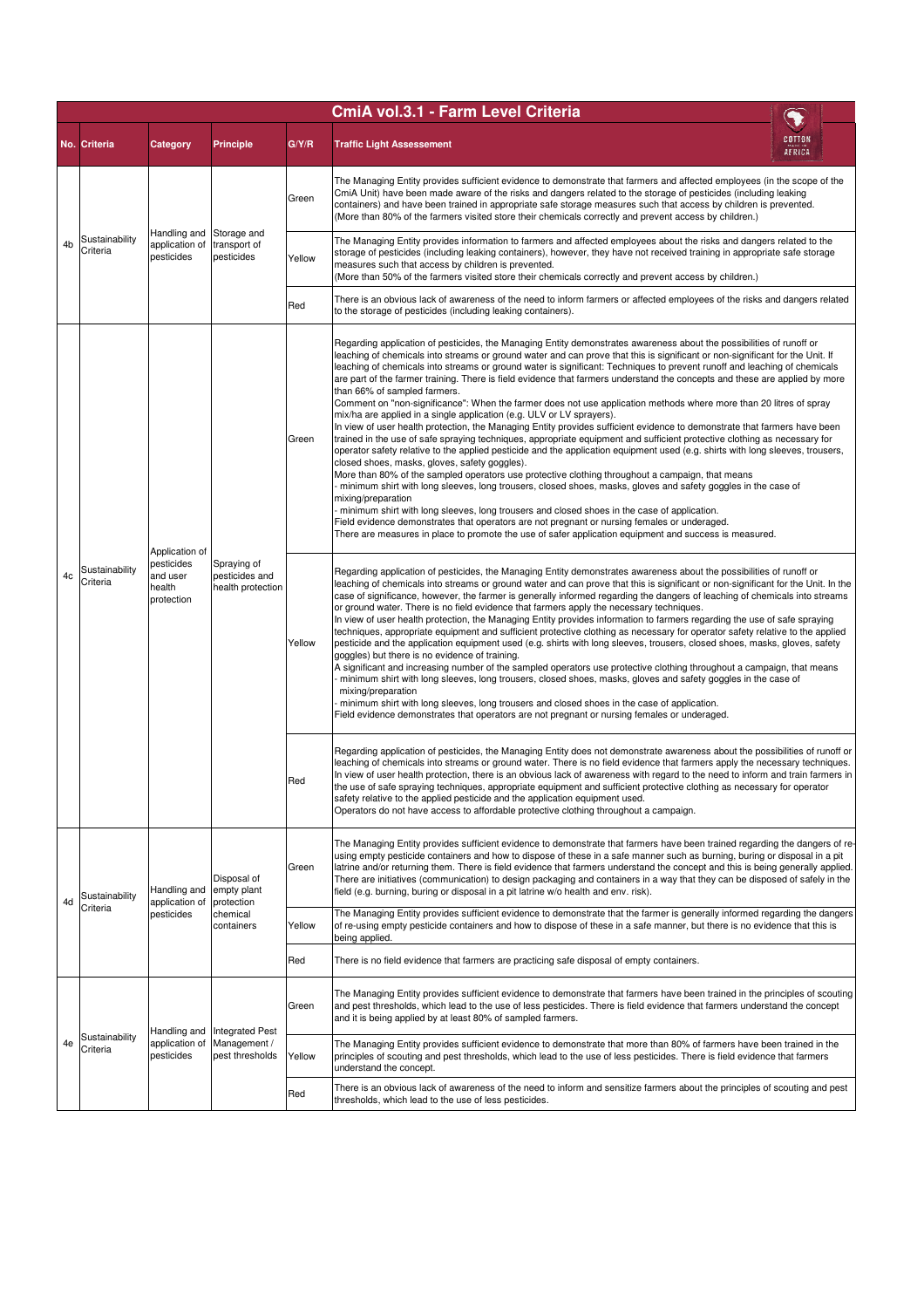| CmiA vol.3.1 - Farm Level Criteria |                            |               |                                                                                                                                              |        |                                                                                                                                                                                                                                                                                                                                                                                                                                                                                                                                                                                                                                                                                                                                                                                                                                                                                                                                                                                                                                       |                  |                                                                                                                                                                                                                                                                                                                                                                                                                                                                                                                                                                                                                                                                                                                                                                                                                                         |     |                                                                                                                                                                                                  |                                                                                                                                                                                                                  |  |         |        |                                                                                                                                                                                                                                                                           |  |  |
|------------------------------------|----------------------------|---------------|----------------------------------------------------------------------------------------------------------------------------------------------|--------|---------------------------------------------------------------------------------------------------------------------------------------------------------------------------------------------------------------------------------------------------------------------------------------------------------------------------------------------------------------------------------------------------------------------------------------------------------------------------------------------------------------------------------------------------------------------------------------------------------------------------------------------------------------------------------------------------------------------------------------------------------------------------------------------------------------------------------------------------------------------------------------------------------------------------------------------------------------------------------------------------------------------------------------|------------------|-----------------------------------------------------------------------------------------------------------------------------------------------------------------------------------------------------------------------------------------------------------------------------------------------------------------------------------------------------------------------------------------------------------------------------------------------------------------------------------------------------------------------------------------------------------------------------------------------------------------------------------------------------------------------------------------------------------------------------------------------------------------------------------------------------------------------------------------|-----|--------------------------------------------------------------------------------------------------------------------------------------------------------------------------------------------------|------------------------------------------------------------------------------------------------------------------------------------------------------------------------------------------------------------------|--|---------|--------|---------------------------------------------------------------------------------------------------------------------------------------------------------------------------------------------------------------------------------------------------------------------------|--|--|
|                                    | No. Criteria               | Category      | <b>Principle</b>                                                                                                                             | G/Y/R  | <b>Traffic Light Assessement</b>                                                                                                                                                                                                                                                                                                                                                                                                                                                                                                                                                                                                                                                                                                                                                                                                                                                                                                                                                                                                      | COTTON<br>AFRICA |                                                                                                                                                                                                                                                                                                                                                                                                                                                                                                                                                                                                                                                                                                                                                                                                                                         |     |                                                                                                                                                                                                  |                                                                                                                                                                                                                  |  |         |        |                                                                                                                                                                                                                                                                           |  |  |
| 5                                  | Sustainability<br>Criteria |               |                                                                                                                                              |        |                                                                                                                                                                                                                                                                                                                                                                                                                                                                                                                                                                                                                                                                                                                                                                                                                                                                                                                                                                                                                                       | Green            | Farmers receive regular training to improve their agricultural practices in cotton production and the Managing Entity provides<br>sufficient evidence to demonstrate that training needs are identified, target groups are defined, training content or type is<br>appropriate for the respective target groups. Furthermore, training is conducted regularly, indicators are in place to measure<br>its success and success is measured.<br>This does not imply that the Managing Entity has to undertake the training.<br>Training content should include:<br>early and appropriate land preparation<br>• timely planting (and seed is available in time)<br>correct plant population and density<br>regular weeding to prevent competition with the crop<br>harvesting techniques, including control of polypropylene contamination. |     |                                                                                                                                                                                                  |                                                                                                                                                                                                                  |  |         |        |                                                                                                                                                                                                                                                                           |  |  |
|                                    |                            | Agronomy      | Training to<br>improve farmer's<br>skills and<br>capacities                                                                                  | Yellow | The Managing Entity provides sufficient evidence to demonstrate that sporadical training is given on some of the following<br>issues:<br>· early and appropriate land preparation<br>timely planting (and seed is available in time)<br>• correct plant population and density<br>• regular weeding to prevent competition with the crop<br>and:<br>• harvesting techniques relating to reducing contamination.                                                                                                                                                                                                                                                                                                                                                                                                                                                                                                                                                                                                                       |                  |                                                                                                                                                                                                                                                                                                                                                                                                                                                                                                                                                                                                                                                                                                                                                                                                                                         |     |                                                                                                                                                                                                  |                                                                                                                                                                                                                  |  |         |        |                                                                                                                                                                                                                                                                           |  |  |
|                                    |                            |               |                                                                                                                                              | Red    | No demonstrable formal training procedures with regard to the below mentioned issues are in place.<br>· early and appropriate land preparation<br>timely planting (and seed is available in time)<br>correct plant population and density<br>regular weeding to prevent competition with the crop.                                                                                                                                                                                                                                                                                                                                                                                                                                                                                                                                                                                                                                                                                                                                    |                  |                                                                                                                                                                                                                                                                                                                                                                                                                                                                                                                                                                                                                                                                                                                                                                                                                                         |     |                                                                                                                                                                                                  |                                                                                                                                                                                                                  |  |         |        |                                                                                                                                                                                                                                                                           |  |  |
| 6a                                 | Sustainability<br>Criteria | Pre-financing | Prefinancing of<br>inputs                                                                                                                    | Green  | With reference to farm level criterion 2a, the managing entity provides sufficient evidence to demonstrate that it or the input<br>pre-financing body provides pre-financing for inputs, such as seed, fertilizer and pesticides. Furthermore it is evident that the<br>managing entity and/or the input pre-financing body has a comprehensive and transparent system to enable the farmer to<br>understand the pre-financing terms. Interest -if applied- is outlined and favourable, compared to market rates. Field evidence<br>demonstrates that farmers understand different financing options and have access to and freedom of choice to purchase<br>(cash or financed) all inputs either at the beginning of the planting season or on demand during the planting season. If<br>requested by the farmers, non-utilized inputs can be given back by farmers to the managing entity and/or the input pre-<br>financing body at a mutually agreed rate at the moment of input sales not later than one month before harvesting. |                  |                                                                                                                                                                                                                                                                                                                                                                                                                                                                                                                                                                                                                                                                                                                                                                                                                                         |     |                                                                                                                                                                                                  |                                                                                                                                                                                                                  |  |         |        |                                                                                                                                                                                                                                                                           |  |  |
|                                    |                            | of inputs     |                                                                                                                                              | Yellow | With reference to farm level criterion 2a, the managing entity provides sufficient evidence to demonstrate that it or the input<br>pre-financing body provides pre-financing for inputs, such as seed, fertilizer and pesticides. Furthermore it is evident, that<br>the managing entity and/or the input pre-financing body has a comprehensive and transparent system to enable the farmer<br>to understand the pre-financing terms. Field evidence demonstrates that farmers understand the financing terms. Farmers<br>have to make their investment decision before the beginning of the planting season.                                                                                                                                                                                                                                                                                                                                                                                                                        |                  |                                                                                                                                                                                                                                                                                                                                                                                                                                                                                                                                                                                                                                                                                                                                                                                                                                         |     |                                                                                                                                                                                                  |                                                                                                                                                                                                                  |  |         |        |                                                                                                                                                                                                                                                                           |  |  |
|                                    |                            |               |                                                                                                                                              | Red    | The Managing Entity and / or any other pre-financing body does not provide credit to farmers in order to pre-finance inputs<br>(e.g. cotton seed, fertilizer, pesticides) and/or financing terms are not transparent to the farmers, and/or there is evidence<br>that input prices and interest rates are not favourable to farmers.                                                                                                                                                                                                                                                                                                                                                                                                                                                                                                                                                                                                                                                                                                  |                  |                                                                                                                                                                                                                                                                                                                                                                                                                                                                                                                                                                                                                                                                                                                                                                                                                                         |     |                                                                                                                                                                                                  |                                                                                                                                                                                                                  |  |         |        |                                                                                                                                                                                                                                                                           |  |  |
| 6b                                 | Sustainability<br>Criteria | Input prices  | Transparency of<br>input and cotton<br>seed prices for                                                                                       | Green  | The Managing Entity provides sufficient evidence to demonstrate that the final cost of the inputs required to grow cotton<br>(including any other charges) and any contracted services supplied within the Management Unit, is advised to the farmer or<br>farmer groups before it is accepted and used.<br>The Managing Entity can prove fair pricing mehods and makes price calculations accessible and transparent to the farmer<br>or farmer groups (this does not mean that the Managing Entitiy needs to be the distributor of the inputs).<br>Alternatively:<br>In a competitive market environment, input prices are considered to be fair if they correspond to market prices or are lower.                                                                                                                                                                                                                                                                                                                                  |                  |                                                                                                                                                                                                                                                                                                                                                                                                                                                                                                                                                                                                                                                                                                                                                                                                                                         |     |                                                                                                                                                                                                  |                                                                                                                                                                                                                  |  |         |        |                                                                                                                                                                                                                                                                           |  |  |
|                                    |                            |               |                                                                                                                                              |        |                                                                                                                                                                                                                                                                                                                                                                                                                                                                                                                                                                                                                                                                                                                                                                                                                                                                                                                                                                                                                                       |                  |                                                                                                                                                                                                                                                                                                                                                                                                                                                                                                                                                                                                                                                                                                                                                                                                                                         |     |                                                                                                                                                                                                  |                                                                                                                                                                                                                  |  | farmers | Yellow | It is evident that the final cost of the inputs required to grow cotton (including any other charges) and any contracted services<br>supplied by the Management Unit, is public knowledge, but field evidence does not demonstrate that the farmer/farmer<br>group knows. |  |  |
|                                    |                            |               |                                                                                                                                              |        |                                                                                                                                                                                                                                                                                                                                                                                                                                                                                                                                                                                                                                                                                                                                                                                                                                                                                                                                                                                                                                       |                  |                                                                                                                                                                                                                                                                                                                                                                                                                                                                                                                                                                                                                                                                                                                                                                                                                                         |     | Red                                                                                                                                                                                              | The final cost of the inputs required to grow cotton (including any other charges) and any contracted services supplied by<br>the Management Unit, is not advised to the farmer before he accepts and uses them. |  |         |        |                                                                                                                                                                                                                                                                           |  |  |
|                                    | Sustainability             |               | A transparent<br>system to grade                                                                                                             | Green  | The Managing Entity provides sufficient evidence to demonstrate that there are procedures in place to grade seed cotton<br>quality and an arbitration system, which has been accepted by farmers and buyers, is in place.                                                                                                                                                                                                                                                                                                                                                                                                                                                                                                                                                                                                                                                                                                                                                                                                             |                  |                                                                                                                                                                                                                                                                                                                                                                                                                                                                                                                                                                                                                                                                                                                                                                                                                                         |     |                                                                                                                                                                                                  |                                                                                                                                                                                                                  |  |         |        |                                                                                                                                                                                                                                                                           |  |  |
| 6c                                 | Criteria                   | Quality       | seed cotton is in<br>place<br>Maximising fibre<br>and lint quality<br>through<br>improved<br>harvesting and<br>post harvesting<br>techniques | Yellow | Seed cotton quality is graded but the grading and grade payment system is not transparent to the farmer.                                                                                                                                                                                                                                                                                                                                                                                                                                                                                                                                                                                                                                                                                                                                                                                                                                                                                                                              |                  |                                                                                                                                                                                                                                                                                                                                                                                                                                                                                                                                                                                                                                                                                                                                                                                                                                         |     |                                                                                                                                                                                                  |                                                                                                                                                                                                                  |  |         |        |                                                                                                                                                                                                                                                                           |  |  |
|                                    |                            |               |                                                                                                                                              | Red    | Seed cotton quality is not graded and there is only a single price.                                                                                                                                                                                                                                                                                                                                                                                                                                                                                                                                                                                                                                                                                                                                                                                                                                                                                                                                                                   |                  |                                                                                                                                                                                                                                                                                                                                                                                                                                                                                                                                                                                                                                                                                                                                                                                                                                         |     |                                                                                                                                                                                                  |                                                                                                                                                                                                                  |  |         |        |                                                                                                                                                                                                                                                                           |  |  |
| 6d                                 | Sustainability<br>Criteria | Quality       |                                                                                                                                              | Green  | The Managing Entity has procedures in place to identify the main influencing issues on fibre/lint quality and implements<br>measures to improve lint quality to maximise its marketable value. The managing entity has embedded the most promissing<br>harvest and post harvest techniques in the training and actively discourages farmers to utilize polypropylene bags for<br>harvesting.                                                                                                                                                                                                                                                                                                                                                                                                                                                                                                                                                                                                                                          |                  |                                                                                                                                                                                                                                                                                                                                                                                                                                                                                                                                                                                                                                                                                                                                                                                                                                         |     |                                                                                                                                                                                                  |                                                                                                                                                                                                                  |  |         |        |                                                                                                                                                                                                                                                                           |  |  |
|                                    |                            |               |                                                                                                                                              | Yellow | The Managing Entity has no systematic procedures in place, however, basic principles are applied.                                                                                                                                                                                                                                                                                                                                                                                                                                                                                                                                                                                                                                                                                                                                                                                                                                                                                                                                     |                  |                                                                                                                                                                                                                                                                                                                                                                                                                                                                                                                                                                                                                                                                                                                                                                                                                                         |     |                                                                                                                                                                                                  |                                                                                                                                                                                                                  |  |         |        |                                                                                                                                                                                                                                                                           |  |  |
|                                    |                            |               |                                                                                                                                              | Red    | There is no quality enhancement management evident.                                                                                                                                                                                                                                                                                                                                                                                                                                                                                                                                                                                                                                                                                                                                                                                                                                                                                                                                                                                   |                  |                                                                                                                                                                                                                                                                                                                                                                                                                                                                                                                                                                                                                                                                                                                                                                                                                                         |     |                                                                                                                                                                                                  |                                                                                                                                                                                                                  |  |         |        |                                                                                                                                                                                                                                                                           |  |  |
| 6e                                 | Sustainability<br>Criteria | Commerce      | Payment of<br>cotton to farmers                                                                                                              | Green  | Farmers receive cash payments for their cotton at latest 30 days after delivery to the point of sale. Any deductions made for<br>inputs provided on credit are transparent to the farmer in the payment process.                                                                                                                                                                                                                                                                                                                                                                                                                                                                                                                                                                                                                                                                                                                                                                                                                      |                  |                                                                                                                                                                                                                                                                                                                                                                                                                                                                                                                                                                                                                                                                                                                                                                                                                                         |     |                                                                                                                                                                                                  |                                                                                                                                                                                                                  |  |         |        |                                                                                                                                                                                                                                                                           |  |  |
|                                    |                            |               |                                                                                                                                              | Yellow | Cash payments are received < 90 days after delivery to the point of sale. Any deductions made for inputs provided on credit<br>are not transparent to the farmer in the payment process.                                                                                                                                                                                                                                                                                                                                                                                                                                                                                                                                                                                                                                                                                                                                                                                                                                              |                  |                                                                                                                                                                                                                                                                                                                                                                                                                                                                                                                                                                                                                                                                                                                                                                                                                                         |     |                                                                                                                                                                                                  |                                                                                                                                                                                                                  |  |         |        |                                                                                                                                                                                                                                                                           |  |  |
|                                    |                            |               |                                                                                                                                              |        |                                                                                                                                                                                                                                                                                                                                                                                                                                                                                                                                                                                                                                                                                                                                                                                                                                                                                                                                                                                                                                       |                  |                                                                                                                                                                                                                                                                                                                                                                                                                                                                                                                                                                                                                                                                                                                                                                                                                                         | Red | Cash payment of cotton is received > 90 days after delivery to the point of sale. Any deductions made for inputs provided on<br>credit are not transparent to the farmer in the payment process. |                                                                                                                                                                                                                  |  |         |        |                                                                                                                                                                                                                                                                           |  |  |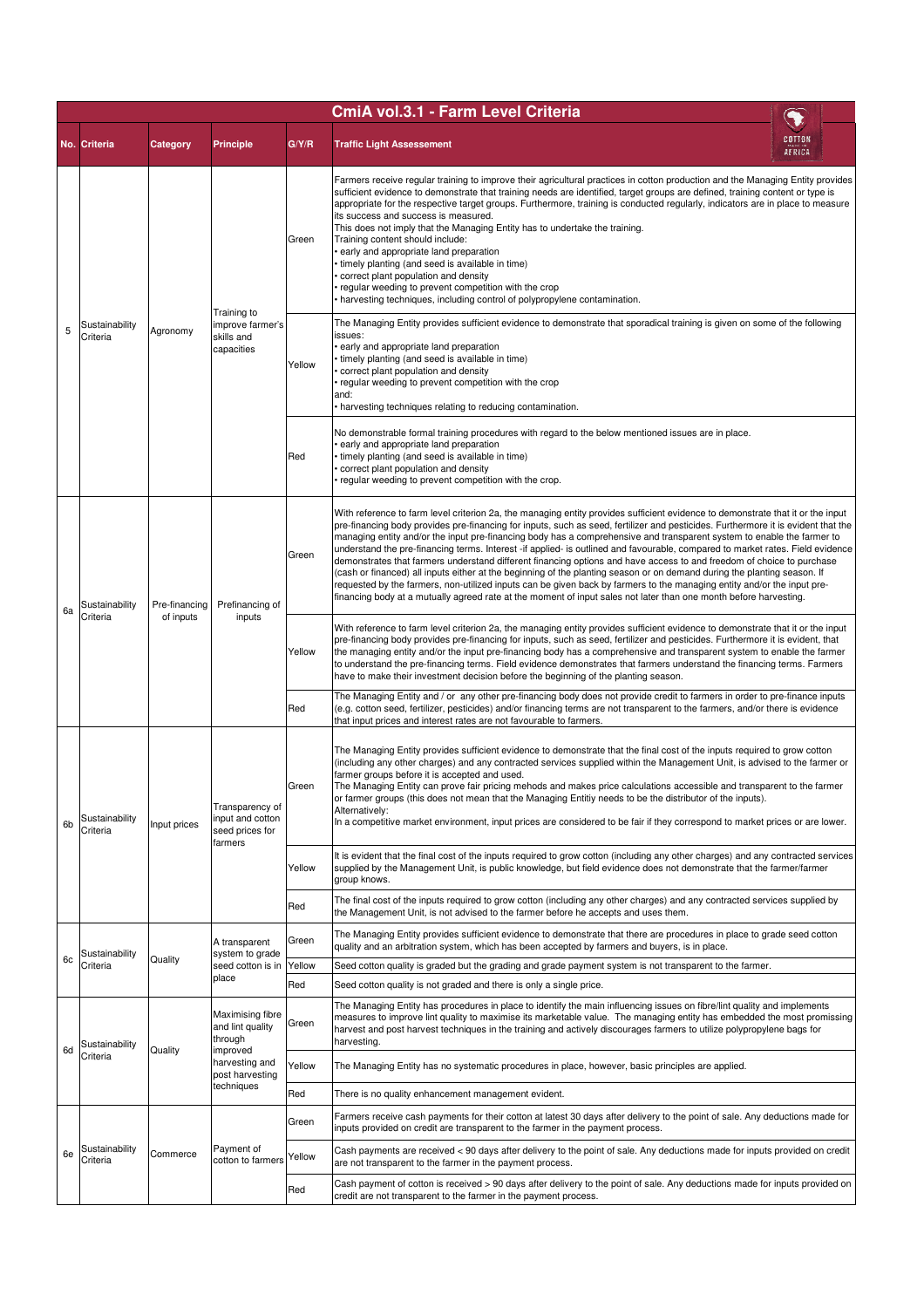|                | CmiA vol.3.1 - Ginnery Criteria |                                       |                                                                                                                                                                                                             |        |                                                                                                                                                                                                                                                                                                                                                                                                                                                                                                                                                                                                     |  |  |  |  |
|----------------|---------------------------------|---------------------------------------|-------------------------------------------------------------------------------------------------------------------------------------------------------------------------------------------------------------|--------|-----------------------------------------------------------------------------------------------------------------------------------------------------------------------------------------------------------------------------------------------------------------------------------------------------------------------------------------------------------------------------------------------------------------------------------------------------------------------------------------------------------------------------------------------------------------------------------------------------|--|--|--|--|
| No.            | <b>Criteria</b>                 | Category                              | <b>Principle</b>                                                                                                                                                                                            | G/Y/R  | <b>COTTON</b><br><b>Traffic Light Assessment</b><br>AFRICA                                                                                                                                                                                                                                                                                                                                                                                                                                                                                                                                          |  |  |  |  |
|                | Sustainability<br>Criteria      | Employees and<br>workers in ginneries | Labour contracts in ginneries                                                                                                                                                                               | Green  | All employees receive written employment contracts in accordance with<br>national laws. There is a clearly set minimum age for workers in ginneries<br>and a robust age verification system in place. Working conditions of young<br>workers (age between minimum age and 18 years) are non-hazardous and<br>light and do not interfere education of the young worker.                                                                                                                                                                                                                              |  |  |  |  |
| 1              |                                 |                                       |                                                                                                                                                                                                             | Yellow | Informal but transparent contractual agreements are used. Minimum age<br>monitoring as well as a monitoring of working conditions is demonstrated but<br>not documented nor systematic.                                                                                                                                                                                                                                                                                                                                                                                                             |  |  |  |  |
|                |                                 |                                       |                                                                                                                                                                                                             | Red    | Employees do not receive any kind of contractual agreement minimum age<br>monitoring as well as a monitoring of working conditions is not evident.                                                                                                                                                                                                                                                                                                                                                                                                                                                  |  |  |  |  |
|                |                                 |                                       | Working hours in ginneries are                                                                                                                                                                              | Green  | Working hours comply with national law and overtime working hours are fully<br>remunerated in line with local requirements.                                                                                                                                                                                                                                                                                                                                                                                                                                                                         |  |  |  |  |
| 2              | Sustainability<br>Criteria      | Employees and<br>workers in ginneries | regulated and overtime work<br>(includes shift and night                                                                                                                                                    | Yellow | Transparent working hour timetables exist and working hours are recorded<br>individually.                                                                                                                                                                                                                                                                                                                                                                                                                                                                                                           |  |  |  |  |
|                |                                 |                                       | allowances) is remunerated                                                                                                                                                                                  | Red    | Working hours do not comply with national law and all overtime working<br>hours are not remunerated.                                                                                                                                                                                                                                                                                                                                                                                                                                                                                                |  |  |  |  |
| 3              | Sustainability<br>Criteria      | Employees and<br>workers in ginneries | Wages in ginneries comply with<br>national law or sector agreements                                                                                                                                         | Green  | Wages of permanent workers/employees are above existing national<br>minimum wages (including allowances) or sector agreements, which ever is<br>higher. This includes the payment of all insurances and allowances required<br>by local law. Wages of seasonal workers comply with existing national<br>minimum wages. Alternatively: Collective Bargaining agreements for are<br>applied and above minimum wage (permanent workers) or comply with<br>minimum wages (seasonal). (If no minimum wage regulation exists locally<br>common rates should apply or governmental recommendations apply.) |  |  |  |  |
|                |                                 |                                       |                                                                                                                                                                                                             | Yellow | Wages for permanent and seasonal workers/employees comply with existing<br>national minimum wages. Alternatively: If no minimum wage regulation exists<br>locally common rates, or governmental recommendations shall apply.                                                                                                                                                                                                                                                                                                                                                                        |  |  |  |  |
|                |                                 |                                       |                                                                                                                                                                                                             | Red    | Wages are below existing national minimum wages.                                                                                                                                                                                                                                                                                                                                                                                                                                                                                                                                                    |  |  |  |  |
|                | Sustainability<br>Criteria      | Employees and<br>workers in ginneries | Employer assures proper<br>occupational health and safety<br>conditions in gins including and<br>not limited to dust and noise<br>reduction measures and PPE for<br>dust protection and noise<br>reduction. | Green  | Compliance with statutory health and safety regulations as well as company<br>standards specific to cotton ginning is substantiated by formal<br>documentation. Success is measured and performance can be<br>demonstrated.                                                                                                                                                                                                                                                                                                                                                                         |  |  |  |  |
| $\overline{4}$ |                                 |                                       |                                                                                                                                                                                                             | Yellow | Procedures and equipment to avoid unhealthy and unsafe working practices<br>exist. There as sporadic health safety and social activities based on recent<br>events.                                                                                                                                                                                                                                                                                                                                                                                                                                 |  |  |  |  |
|                |                                 |                                       |                                                                                                                                                                                                             | Red    | Unhealthy and/or dangerous practices are used with high frequency.                                                                                                                                                                                                                                                                                                                                                                                                                                                                                                                                  |  |  |  |  |
| 6              | Sustainability<br>Criteria      |                                       | Environmental impact Environmental management plan                                                                                                                                                          | Green  | The Managing Entity demonstrates that the gins which carry out CmiA cotton<br>ginning have developed and implemented appropriate measures and<br>practices, which enable the gin to identify the main environmental impacts of<br>the operation. The gin operation has activities planned to remediate<br>undesireable environmental impacts incl. potential investment requirements.<br>Legal requirements and requirements embedded in the operating licence are<br>observed and adhered to.                                                                                                      |  |  |  |  |
|                |                                 |                                       |                                                                                                                                                                                                             | Yellow | The Managing Entity demonstrates that the Gins which carry out CmiA cotton<br>ginning have developed and implemented appropriate measures and<br>practices, which enable the gin to identify the main environmental impacts of<br>the operation. Legal requirements and requirements embedded in the<br>operating licence are observed and adhered to.                                                                                                                                                                                                                                              |  |  |  |  |
|                |                                 |                                       |                                                                                                                                                                                                             | Red    | There is sufficient evidence that the gin operation has no awarenes with<br>regard to the envrionmental impact of the operations.                                                                                                                                                                                                                                                                                                                                                                                                                                                                   |  |  |  |  |